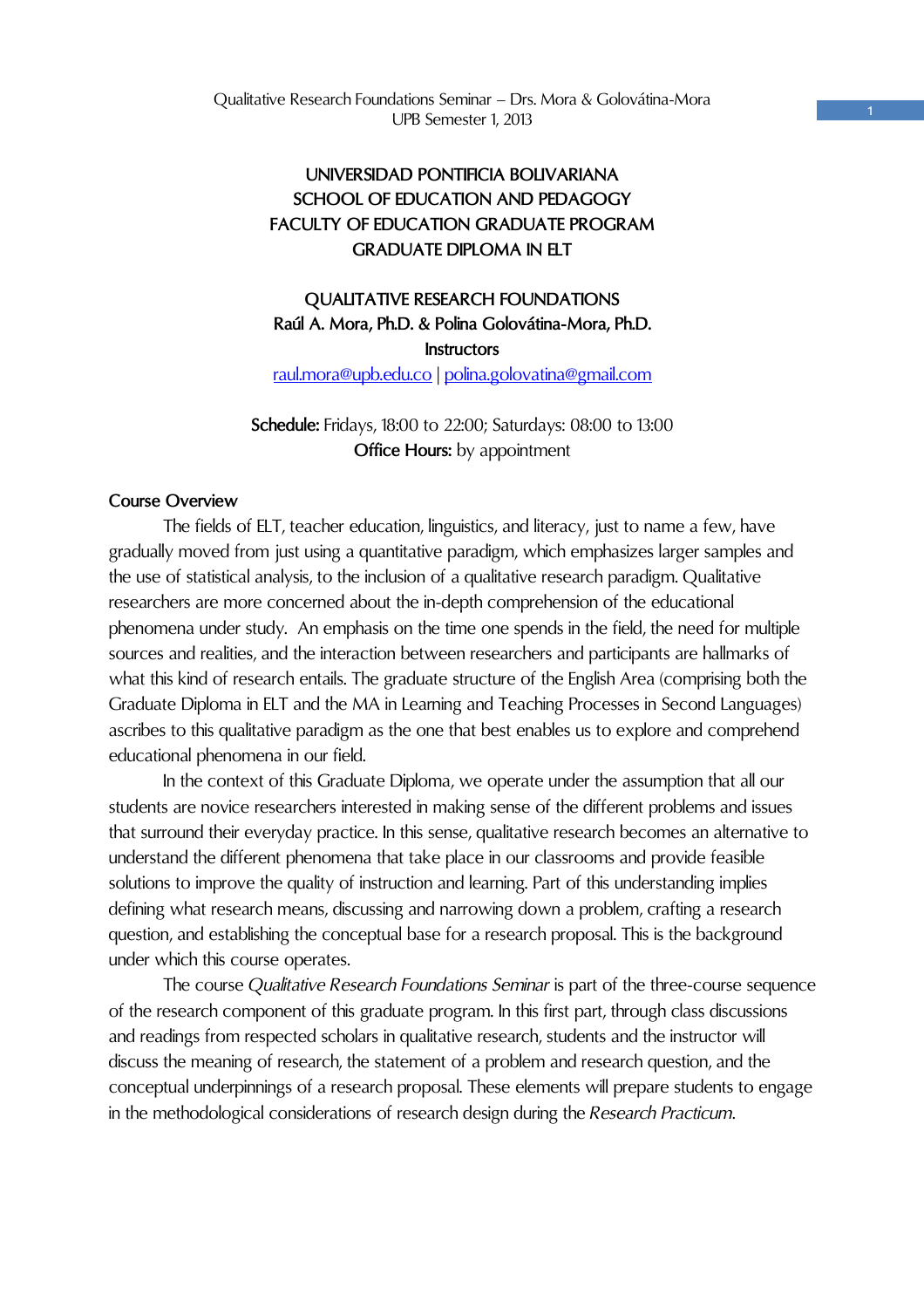During this course, students are encouraged to share their different experiences as researchers, with the understanding that this is just the beginning of a journey in their evolution of their research practice. In addition, we cannot forget that we are in the context of a graduate program in English Education and that students in the program are interested in improving their own practice as researchers. Therefore, a constant reflexivity (Bourdieu & Wacquant, 1992; Mora, 2011, 2012) about how to apply these contents and ideas to our work with students in the Colombian context will be a constant feature throughout the course.

### **Course Objectives**

- **1.** To introduce students to the basic elements of qualitative research and what it means to conduct educational and classroom research.
- **2.** To recognize the basic conceptual elements that comprise a research proposal
- **3.** To provide spaces of reflexivity for graduate students to discuss their own practices as researchers and the kind of research in which they should engage for their and their students' benefit.

### **Assignments**

This course will have three main assignments, as follows:

**Statement of Research.** Students will write a 1-2-page statement where they define what research means to them, why it is important to conduct research in their classrooms, and what kind of research approaches they will consider as the basis of their future research proposals (30% of the grade)

**Research Proposal Outline.** Students will draft a document where they will think about a particular research problem they wish to explore as their final degree project. They will also write a research question that illustrates their articulation of the statement of the problem. Finally, they will present a detailed outline that covers the elements we discussed in the course and how they will fit the actual proposal. (40% of the grade)

**Forums.** Given the bimodal nature of this seminar, having forums for discussion is an important part of our work. You will find three discussion topics for every week on Moodle which I will post no later than the Monday after our class. You are supposed to access Moodle and respond at least twice, once to the general question and once to one of your classmates (I encourage you to respond several times and engage in discussions with other classmates). I will read the forums on Thursday night and will make sure to address the most heated topics in our discussions. (30% of the grade)

### **Expectations**

**Classwork.** We expect all students to be on time every week. If, for some reason, you cannot be in class, please notify me as soon as possible. Make sure to talk to either your other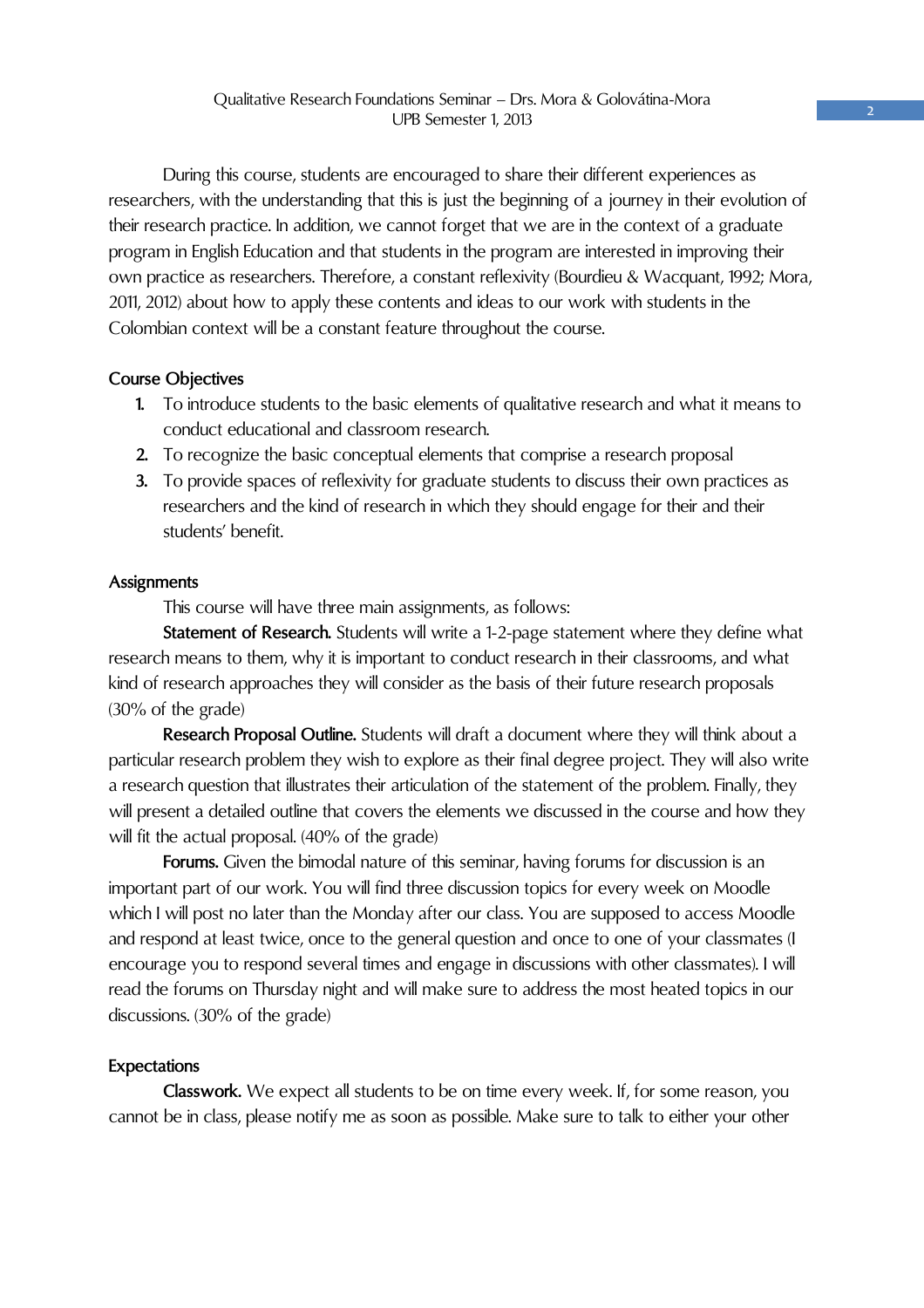classmates or me to make up for the work. No assignments will be accepted after the due date without a proper excuse. The deadlines are set well in advance so check your personal or work schedules to ensure there are no conflicts. If you foresee a conflict, talk to me immediately so we can make proper arrangements. All work is to be submitted electronically via e-mail at raul.mora@upb.edu.co. In order to ensure I can reply to you promptly, please include the letters QRF in the subject line of any messages you send me, whether questions or assignments.

Participation. Since all students in this class are teachers and this is a graduate-level course, I expect a high degree of professionalism and ethical behavior from all of you. You must be prepared to participate in every class. This includes reading the assigned readings and documents and bringing all required resources at all times. All of you should be ready to raise questions and issues as the result of your reading and the interactions with your instructor and each other. If you disagree with any ideas in class, feel free to say so in a proper fashion. To me, the classroom is a community of learners and scholars. Respectful interactions are important for the success of the academic exercises in which we will engage.

**Methodology.** Students will engage in class work for 4 hours on Friday and 5 hours on Saturday. In addition, you might need at least another 4 hours a week to work on the readings and assignments for the course on your own.

**Ethical guidelines.** All assignments are to be original work. As a scholar, I abide by the highest standards of academic integrity, including strong stances against cheating and plagiarism. Guidelines against cheating and plagiarism in this course will follow any internal guidelines that UPB has set in place for academic integrity, as well as existing Colombian copyright legislation, such as Ley 23 de 1986, specifically Article 31 (http://www.cerlalc.org/documentos/colo23.htm) and Ley 1032 de 2006 (http://www.unal.edu.co/dib/cip/pi\_ley\_1032\_2006.html). Please make sure to get yourselves acquainted with these laws.

### **Resources**

 All classroom resources are available online on the Moodle site the instructor has set up for this course. To access the course, look for the course "Research Foundations Seminar Medellín 201301". The password to access the course is **research2013.** It is your duty to ensure you can access the site and resources. Also, it is your responsibility to download the resources for every week. In addition to online resources, you are supposed to have a notebook/journal with you at all times. We will do extensive note-taking during the course.

#### **Technology**

If you happen to have a laptop, you can bring it to class as well. It is advisable to download the readings to your hard drives before the class. In case that you cannot bring your own laptop, please make sure to print the readings (I encourage you print on both sides of the sheet, print 2 pages per side of the sheet, or use scrap paper). Regarding the use of cell phones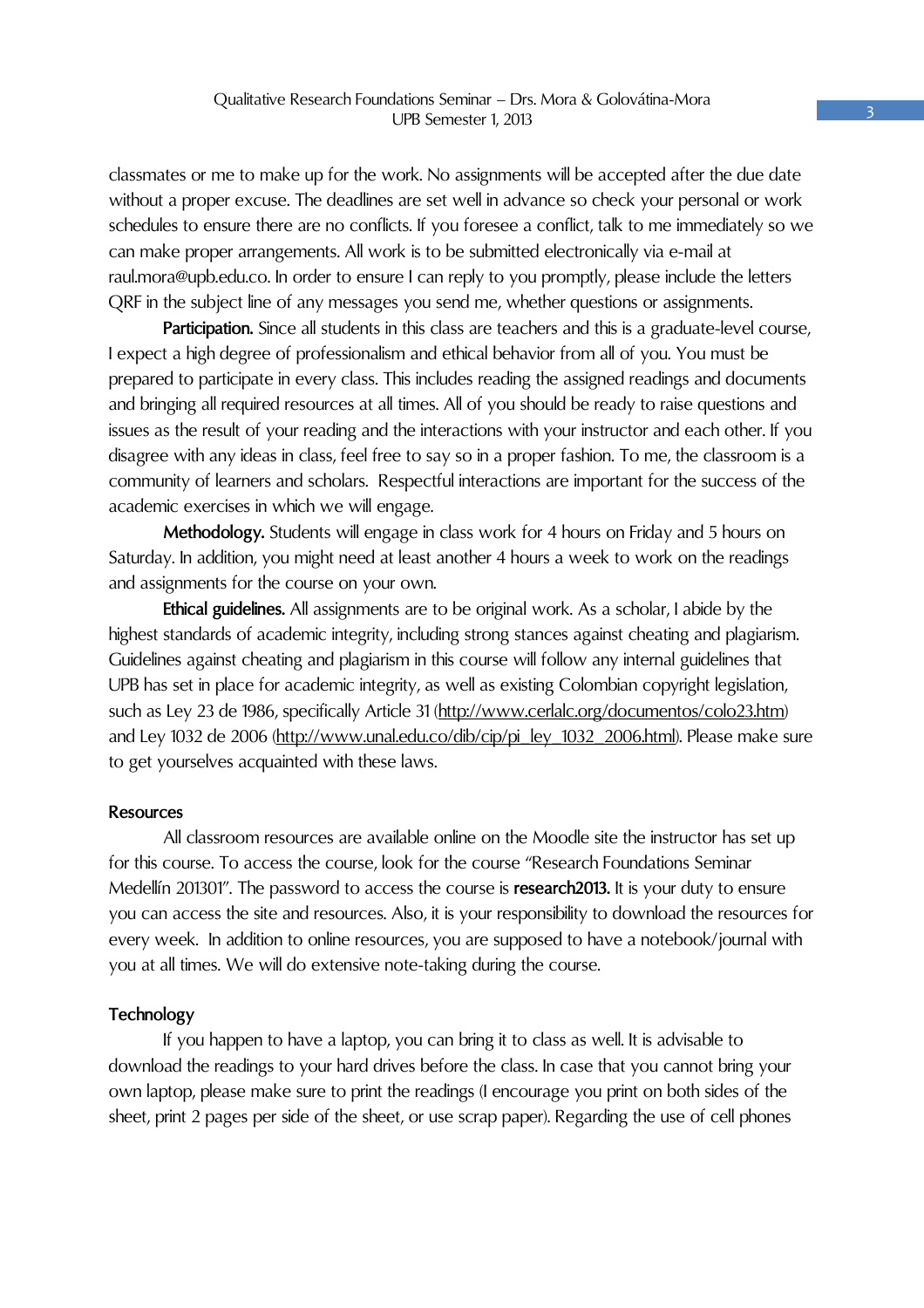and smartphones, I have a **no-phoning, no-texting** policy in class. We only meet for a few hours on Fridays and Saturdays; so, unless we are talking about life-or-death situations in your lives (which may happen), I expect not to see any communication devices in your hands.

| Week            | <b>Topics</b>                                               | Assigned Readings (all available on                       |  |
|-----------------|-------------------------------------------------------------|-----------------------------------------------------------|--|
|                 |                                                             | Moodle site)                                              |  |
| 1<br>April 12   | What is research?                                           | To read before class:                                     |  |
|                 |                                                             | Lankshear & Knobel (2004), Chapter 1                      |  |
|                 |                                                             |                                                           |  |
|                 |                                                             | In-class reading:                                         |  |
|                 |                                                             | Yin (2011), pp. 26-31<br>To read before class:            |  |
|                 |                                                             |                                                           |  |
|                 |                                                             | Yin, pp. 3-6                                              |  |
| Instructors:    |                                                             | Stake (2010), p. 15-16                                    |  |
| Dr Mora         |                                                             |                                                           |  |
| Dr Golovátina-  | Qualitative vs. Quantitative                                | In-class readings:<br>Qualitative and Quantitative Tracks |  |
| Mora            | Research                                                    | (R. Stake)                                                |  |
|                 |                                                             | Hatch (2002), pp. 6-11 & 34-35                            |  |
|                 |                                                             |                                                           |  |
|                 |                                                             | Follow-up reading:                                        |  |
|                 |                                                             | Silverman & Marvasti (2008), Chapter 2                    |  |
| 1               |                                                             | To read before class:                                     |  |
|                 |                                                             | Hatch (2002), pp. 20-34                                   |  |
| April 13        | Why Action Research? Why                                    | Yin (2011), p. 17                                         |  |
|                 | Case Study? Why other                                       |                                                           |  |
| Instructors:    | approaches?                                                 | In-class readings (in small groups):                      |  |
| Dr. Mora        |                                                             | Burns (2009) - Action Research                            |  |
| Dr. Golovátina- |                                                             | Hood $(2009)$ – Case Study                                |  |
| Mora            |                                                             | Murray (2009) - Narrative Inquiry                         |  |
|                 | Follow-up readings                                          |                                                           |  |
|                 |                                                             | Bell (2001), Chapter 1                                    |  |
|                 | Lodico, et al. (2010), Chapter 2                            |                                                           |  |
|                 |                                                             |                                                           |  |
| Before Week 2   | <b>Statement of Research is Due</b><br>Forums 1A and 1B Due |                                                           |  |
|                 |                                                             |                                                           |  |
| $\mathfrak{D}$  | Locating and defining a problem:                            | To read before class:                                     |  |
| April 19        | Statement of the                                            | Bell (2001), pp. 28-32                                    |  |
|                 | problem                                                     | Stake (2010), pp. 71-77                                   |  |
| Instructor:     | Research questions                                          |                                                           |  |

## **Class Schedule**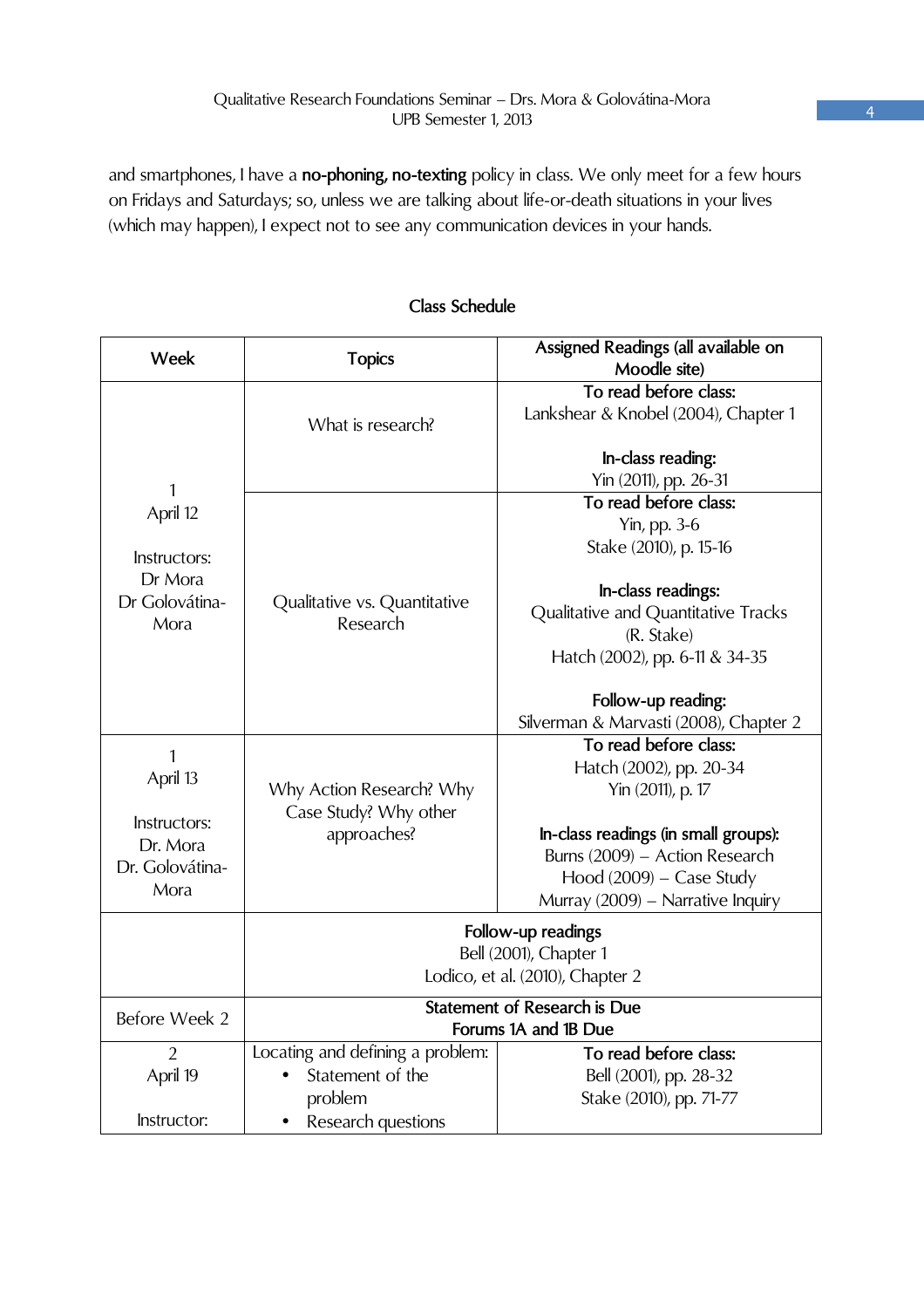|                 |                                                                           | In-class reading:                    |
|-----------------|---------------------------------------------------------------------------|--------------------------------------|
| Dr. Golovátina- |                                                                           | Maykut & Morehouse (1994), Chapter 5 |
| Mora            |                                                                           |                                      |
|                 |                                                                           | Follow-up reading:                   |
|                 |                                                                           | Lankshear & Knobel (2004), Chapter 3 |
|                 |                                                                           | To read before class:                |
|                 |                                                                           | Ely, et al. (1997), pp. 227-231      |
| $\overline{2}$  |                                                                           | Yin (2011), pp. 61-65                |
| April 20        | Situating the problem within a                                            |                                      |
|                 | conceptual and empirical base:                                            |                                      |
| Instructor:     |                                                                           | In-class readings:                   |
|                 | Conceptual framework                                                      | Taylor & Procter (n.d.)              |
| Dr. Golovátina- | Literature review                                                         | Yin (2011), pp. 93-96                |
| Mora            |                                                                           |                                      |
|                 |                                                                           | Follow-up reading:                   |
|                 |                                                                           | Randolph (2009)                      |
| Before Week 3   | Forums 2A and 2B Due                                                      |                                      |
| 3               |                                                                           | To read before class:                |
| April 26        |                                                                           | Berg (2001), pp. 28-33               |
|                 | Research Design                                                           |                                      |
| Instructor:     |                                                                           | In-class reading                     |
| Dr. Mora        |                                                                           | Lodico, et al. (2010), pp. 160-168   |
| 3               |                                                                           | To read before class                 |
| April 27        |                                                                           | Yin (2011), pp. 114-121              |
|                 | Choosing participants and sites                                           |                                      |
| Instructor:     |                                                                           | In-class reading:                    |
| Dr. Mora        |                                                                           | Walford (2001), Chapter 3            |
|                 | Forums 3A and 3B Due                                                      |                                      |
| Within 1 week   |                                                                           |                                      |
| after end of    | Statement of the problem and research question DUE (Students will receive |                                      |
| module          | feedback prior to Research Practicum. We will continue working on the     |                                      |
|                 | problem and question during Research Practicum)                           |                                      |
|                 |                                                                           |                                      |

### **References**

- Bell, J. (2001). *Doing your research project: A guide for first-time researchers in education, health and social science (4th Ed.).* New York, NY: McGraw-Hill.
- Berg, B. L. (2001). *Qualitative research methods for the social sciences (4th Ed.).* Boston, MA: Allyn and Bacon.
- Burns, A. (2009). Action research. In J. Heigham, & R. A. Croker (Eds.). *Qualitative research in applied linguistics: A practical introduction (pp. 112-134).* New York, NY: Palgrave Macmillan.